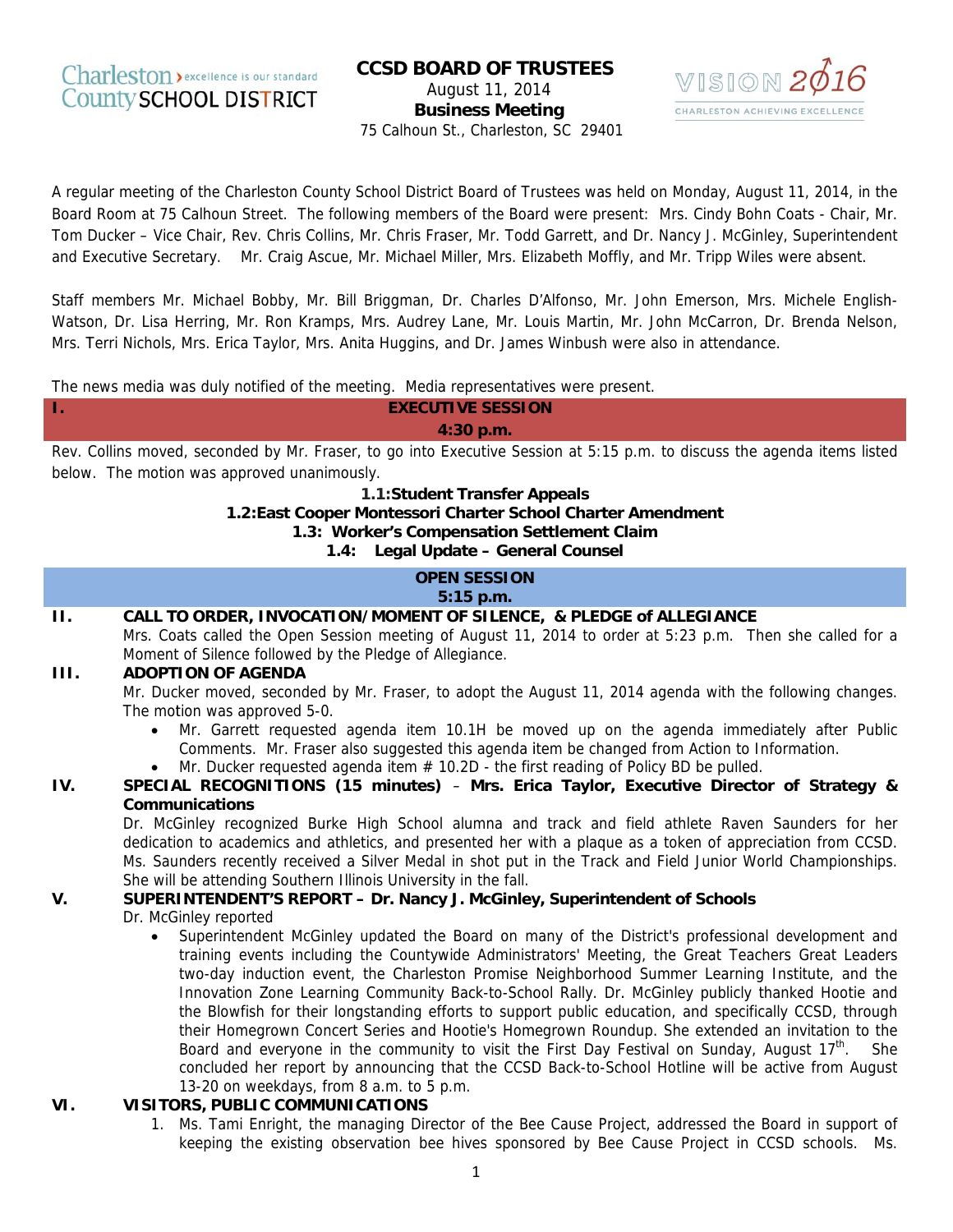Enright shared information about allergic reactions.

- 2. Little Miss Tara Beth Mixon represented Girl Scout Troop #314 in support of the Bee Cause Project.
- 3. Mr. Ted Denard, owner of the Savannah Bee Company, addressed the Board in support of the Bee Cause Project. He shared the history of the project that originated here in Charleston.
- 4. Ms. Beth McCarty, a science teacher at Ashley Hall, addressed the Board in support of the Bee Cause Project. She pointed out that the success outweighs the risk.
- 5. Mr. Hacker Burr, a Charleston Collegiate School representative, addressed the Board in support of the Bee Cause Project. He shared details on how it is used for hands on learning. He urged the Board to support the program.
- 6. Mr. Lindsay Nevin, a small business owner in Charleston, addressed the Board in support of the Charleston Bee Cause project. He encouraged the Board to see the value of the project.
- 7. Mr. Patrick Roddy, a representative of the Bee Keeper Organization, shared details about the Bee Keeper Task Force that was established by the Federal Government.
- 8. Mr. Jim Stroham, President of the Charleston Bee Gardeners, addressed the Board in support of the Bee Cause Project.
- 9. Mr. Henry Lowremore addressed the Board in support of the Bee Cause Project.
- 10. Adrianne Baserman, a representative of Windwood Farms, addressed the Board in support of the Bee Cause Project and how it is used to teach At Risk students.
- 11. Ms. Karen Latsbaugh, a East Cooper Montessori Charter School representative, addressed the Board in support of the Bee Cause Project.
- 12. Ms. Claire Johnson addressed the Board in support of the Bee Cause Project. She encouraged the Board to not deprive students the opportunity to learn about bees.
- 13. Ms. Suzan Whalen, a representative of the Urban Farm at MUSC, read a letter from Dr. Susan Johnson about a recent bee sting incident that occurred at MUSC when the hives were relocated to another area. She said the Bee Cause Project was not responsible for the incident.
- 14. Ms. Janie Withrow, a Charleston County School of Math and Science Charter School employee, addressed the Board about the Bee Cause Project. She urged the Board to reconsider the recommendation.
- 15. Ms. Natalie Davidson, a student at Academic Magnet High School, said she learned about the Bee Cause project when she was a student at Charleston Charter School for Math and Science. After researching the project, she came to the conclusion that there are more benefits than risks.
- 16. Megan Swanson, who works with the Bee Cause Project, urged the Board to reconsider the risks and look at the rewards of this project.
- 17. Ms. Tiffany Boyd, an Orange Grove Charter School parent, addressed the Board about the benefits of the Bee Cause project.
- 18. Mr. Nikki Jeebea, a Low Country First teacher of Future Farmers, addressed the Board in support of the Bee Cause project.
- 19. Ms. Michelle Schanon, a transition specialist at Wando HS, addressed the Board in support of the Bee Cause project.

# **VII. APPROVAL OF MINUTES/EXECUTIVE SESSION AGENDA ITEMS**

## **7.1: A. Open Session Minutes of July 28, 2014**

Mr. Garrett moved, seconded by Mr. Fraser, to approve the Open Session minutes of July 28, 2014. The vote was 5-0.

## **7.2: Executive Session Action Items of August 11, 2014**

The Board voted on the Executive Session action items of August 11, 2014 listed below.

### **1.1: Student Transfer Appeals**

Mr. Ducker moved, seconded by Mr. Fraser,

- to approve the student transfer appeals 1B
- to uphold the Constituent Board's decisions for student transfer appeals 1-9 A; 2B

The vote was 5-0.

## **1.2: East Cooper Montessori Charter School Charter Amendment - PULLED**

The Board did not discuss the charter amendment request for East Cooper Montessori Charter School since this item was pulled from the agenda.

## **1.3: Worker's Compensation Settlement Claim**

Mr. Garrett moved, seconded by Mr. Fraser, to approve the worker's compensation settlement claim.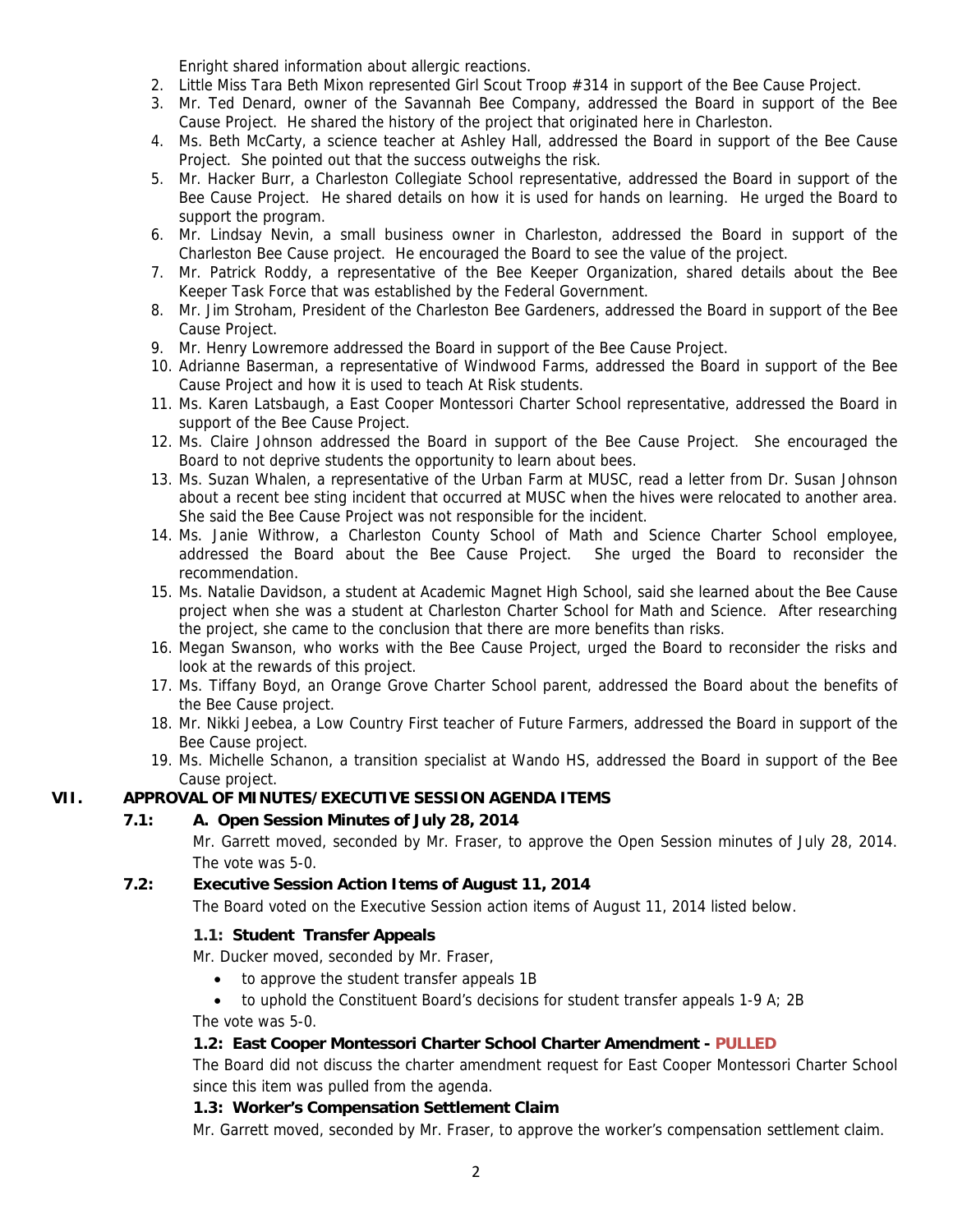The vote was 5-0.

### **1.4: Legal Update – General Counsel**

The Board did not receive a legal update from General Counsel.

## **7.3: A. Financial Minutes of July 28, 2014**

Mr. Fraser moved, seconded by Mr. Garrett, to approve the financial minutes of July 28, 2014. The vote was 5-0.

#### **VIII. CAE UPDATE**

#### **IX. MANAGEMENT REPORT(S)**

#### **X. COMMITTEE REPORT(S)**

#### **10.1: Audit & Finance Committee – Mr. Todd Garrett**

#### **A. Audit & Finance Committee Update**

The Committee will provide information and receive input from Board members on the following: -Items that are currently before the committee that have not been brought forward to the Board; -Future topics the committee plans to bring forward; and

-What is needed to move the item forward?

#### **B. Head Start/Early Head Start Financials**

Mr. Garrett moved, seconded by Mr. Fraser, to approve the Head Start/Early Head Start financial for the period ending, June 30, 2014. The vote was 5-0.

#### **C. Request to Exempt School Choice Study from Competitive Bid**

Mr. Garrett moved, seconded by Mr. Ducker, to exempt the School Choice Study from the competitive bid process. The funding source is the Office of Strategy and Communications. The cost is \$18,500. The vote was 4-1 (Coats opposed).

Mr. Ducker offered an amendment to include the performance of transferred students and an evaluation of their performance should be included in the study. He said it would help determine if transfer should be expanded. However, Dr. McGinley said that could be done in house with Dr. D'Alfonso and staff. Mr. Fraser suggested the Strategic Education Committee arrange a meeting with Mr. D'Alfonso to track the performance of students that have transferred.

Rev. Collins asked if the District had a company in mind to do the school choice study work. Mr. Bobby said no. However, one company or more would be consulted. Mr. Ducker inquired about the proposed cost. Mr. Bobby said because voluntary transfers had been considered for some time and staff has had conversations with at least one company that could do the work.

Mrs. Coats suggested that staff reach out to more than one company for the Choice Study work.

#### **D. 2014-2015 School Resource Officer Memorandums of Agreement**

Mr. Garrett moved, seconded by Mr. Fraser, to approve the recommendation for the 2014 - 2015 School Resource Officer Memorandum of Agreements with the Charleston County Sheriff's Office, City of Charleston, City of North Charleston, and Town of Mt. Pleasant. The funding source is General Operating Funds. The amount is \$681,000. The vote was 5-0.

## **E. Shuttered Facility – Archer Campus**

Mr. Garrett moved, seconded by Mr. Fraser, to approve the recommendation to place the Archer Campus in the shuttered building condition with no expectation that any consideration for sale would require Board approval and it is not anticipated any sooner than July 2016. The district will use Fixed Cost of Ownership funds to create the Request for Proposal as necessary and to advertise.

Mr. Garrett said several groups want to buy it. However, because of depreciation, it has been determined that it would be taken off the table and not be available for sale.

Rev. Collins offered an amendment, to change the language to say if a future sale is considered, it would have to come before the board for approval. Mr. Garrett accepted the amendment. The vote was 5-0.

#### Mr. Bobby supported the amendment.

 **F. Seek Approval to Initiate Sale of Property Contiguous to the Fraser Elementary Site**  Mr. Garrett moved, seconded by Mr. Fraser, to not offer the 24 Amherst St. property for sale and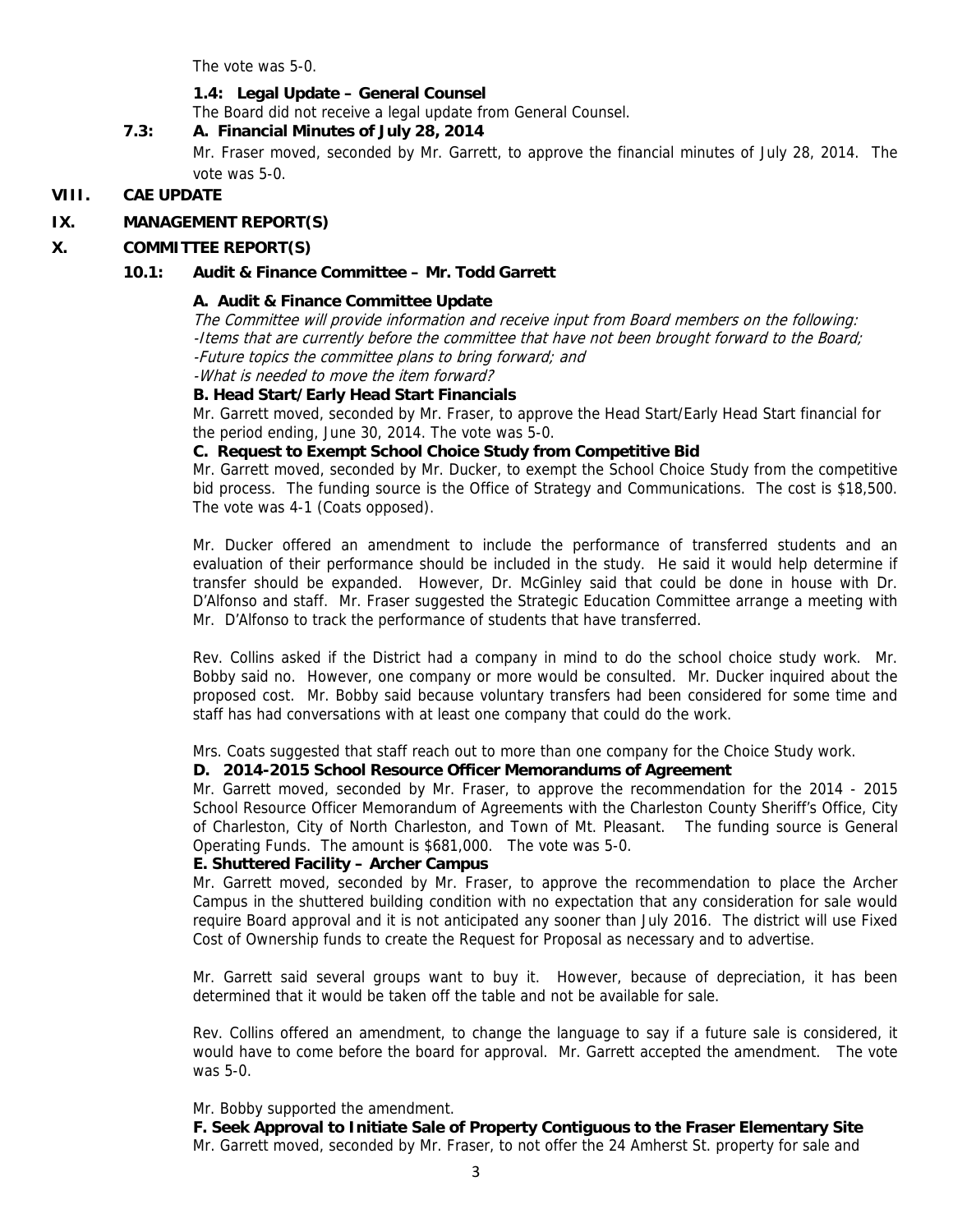retain it as part of the Fraser Elementary campus. The vote was 5-0. The transactional cost will be paid for through the sale of the property at no additional cost to the district.

### **G. New North Charleston Creative Arts Elementary School – Building & Finishes**

Mr. Garrett moved, seconded by Mr. Fraser, to approve the reallocation of project savings from Wave 1 and 2 projects and authorize staff to award a contract with M. B. Kahn Construction Company, Inc. in the amount of \$19,649,000.00 for the new North Charleston Creative Arts Elementary School – Building & Finishes (Solicitation No 14-CMG-B-003). The vote was 5-0. This project is funded by the one (1) cent sales tax.

#### **H. Recommendation to Remove Honey Bee Observation Hives**

Note: At the beginning of the meeting, this item was changed to an information item during the Adoption of the Agenda.

Rev. Collins thanked everyone that addressed the Board in support of the Bee Cause Project. Then he asked Ms. Dana Enck questions about the request that was presented to the district. Ms. Enck responded stating the importance of the Memorandum of Understanding that outlines the responsibility of everyone involved. Ms. Enck said the program should be evaluated by the District to confirm that the project is safe for all CCSD students. Rev. Collins inquired about incidents at schools where the project exists. Ms. Enck responded and said the Bee Cause project wasn't properly vetted earlier and no insurance was in place.

Mr. Garrett thanked Ms. Enck for her efforts to protect the District. Then he inquired about the liability to the District. Ms. Enck said the District's insurance carriers did not ensure her that the Bee project would be covered as a loss.

Mr. Fraser asked staff to consider the request now that information has been provided and bring a recommendation to the August 25, 2014 Board meeting.

Mr. Ducker asked about the process to submit an application to CCSD. Mr. Olson advised Ms. Enright to select the Community tab on the district's website. This link provides the form required for submission.

Ms. Tammie Enright, with the Bee Cause Project, said it was her understanding that the requested was presented earlier to the Leadership Staff by Ms. Dana Enck. However tonight is the first time after many requests that she was told that she could access the form from the District's website. Mr. Ducker advised Ms. Enright to contact Mr. Bob Olson or Ms. Dana Enck to work through the process.

Mrs. Coats inquired about fund raising efforts related to the Bee Cause Project. Ms. Enright said the projects are funded 100% by grants. However, schools are able to sell honey and re-invest funds.

Mr. Fraser said the issue is that the agreement should by with the District and not individual schools since the District is ultimately liable.

### **10.2: Policy & Personnel Committee – Mr. Tripp Wiles**

### **A. Policy Committee Update**

The Committee will provide information and receive input from Board members on the following: -Items that are currently before the committee that have not been brought forward to the Board; -Future topics the committee plans to bring forward; and

-What is needed to move the item forward?

## **B. First Reading - Policy BD - Organization of the School Board - Pulled**

The first reading of Policy BD – Organization of the School Board was pulled since this policy applied to the Board and four members of the Board were absent.

# **10.3: Strategic Education Committee – Mr. Michael Miller**

#### **A. Strategic Education Committee Update**

The Committee will provide information and receive input from Board members on the following: -Items that are currently before the committee that have not been brought forward to the Board; -Future topics the committee plans to bring forward; and -What is needed to move the item forward?

## **XI. POTENTIAL CONSENT AGENDA ITEMS**

**11.1: Establishing the Core Projects and continuance of the Citizens Oversight Steering**